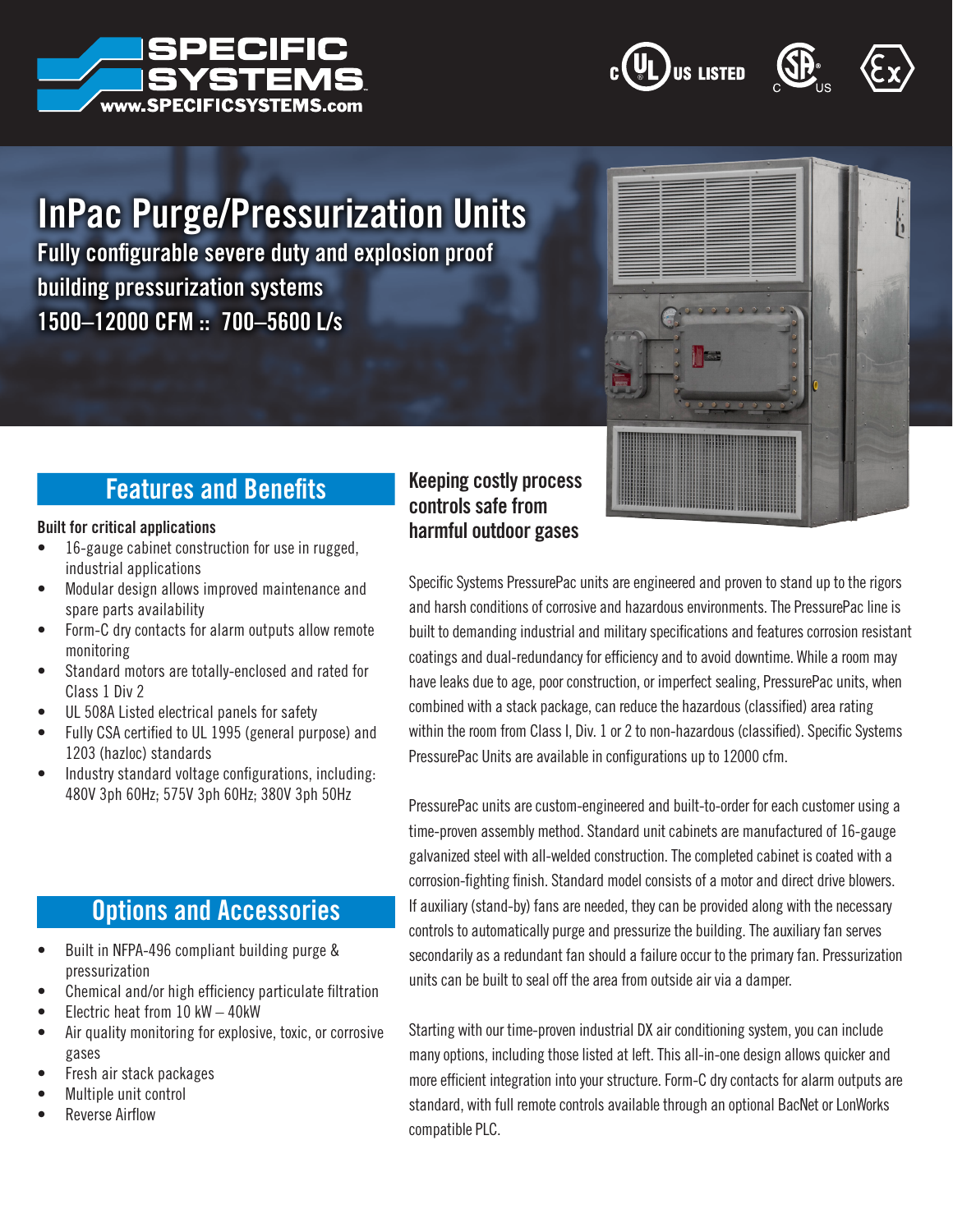



| Model           | A       | B       | C       |
|-----------------|---------|---------|---------|
| <b>PPU 1500</b> | 39.50"  | 66.00"  | 51.00"  |
|                 | 1003 mm | 1676 mm | 1295 mm |
| <b>PPU 2000</b> | 39.50"  | 66.00"  | 51.00"  |
|                 | 1003 mm | 1676 mm | 1295 mm |
| <b>PPU 4000</b> | 48.00"  | 66.00"  | 51.00"  |
|                 | 1219 mm | 1676 mm | 1295 mm |
|                 | 60.00"  | 66.00"  | 63.00"  |
| <b>PPU 6000</b> | 1524 mm | 1676 mm | 1600 mm |
| <b>PPU 8000</b> | 60.00"  | 66.00"  | 63.00"  |
|                 | 1524 mm | 1676 mm | 1600 mm |
| PPU 12000       | 72.00"  | 78.00"  | 63.00"  |
|                 | 1828 mm | 1981 mm | 1600 mm |

- Dimensions shown are representative of our standard vertical, through-the-wall explosion proof Class 1 Div 2 pressurization system
- All dimensions should be considered preliminary, and this drawing should not be used as a final construction document
- Electrical and capacity data provided in this document is accurate at the time of publishing, but Specific Systems reserves the right to modifiy components in future systems, thereby negating the accuracy of these numbers.
- Please verify all data with your sales representative and subsequent project engineer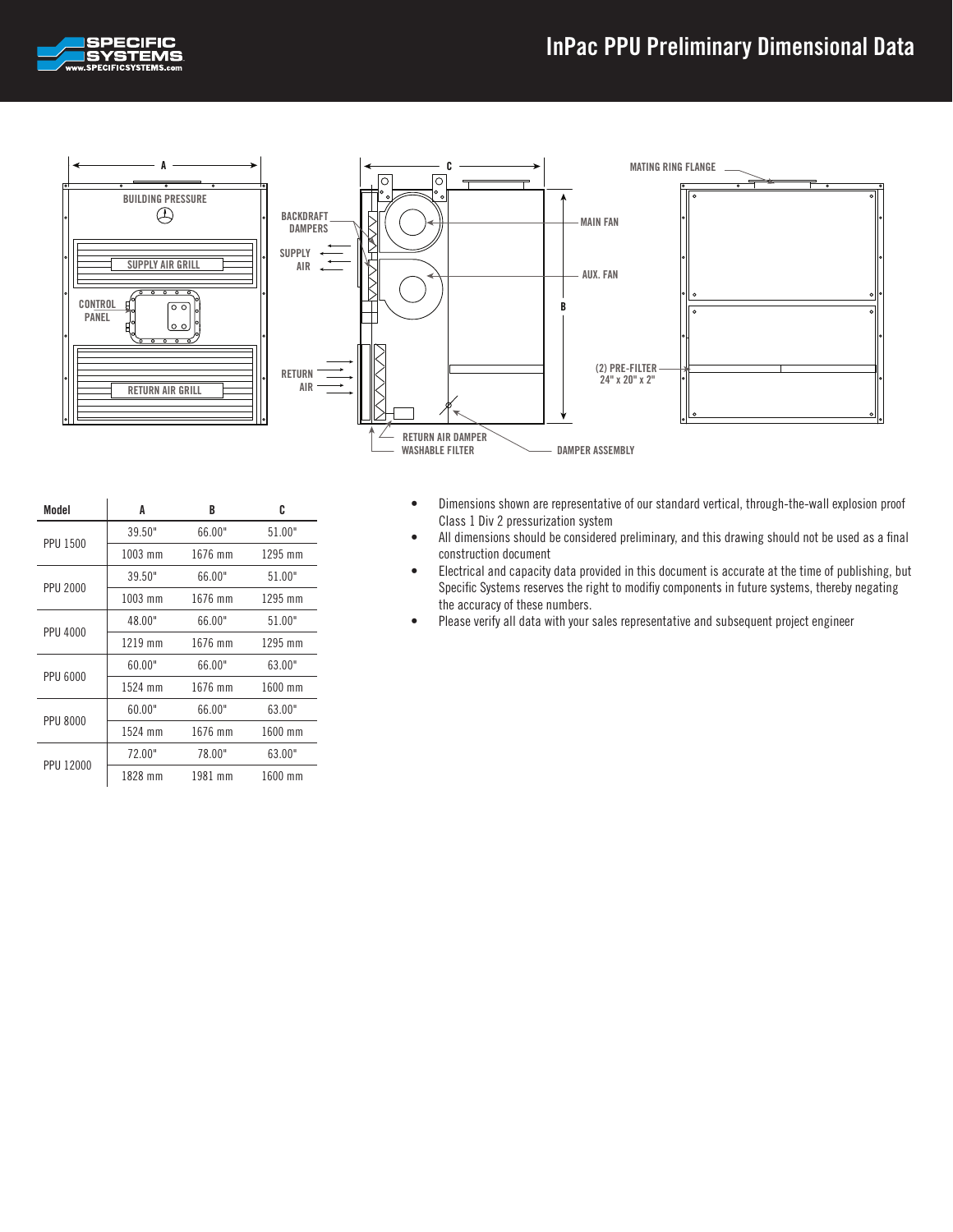

| <b>MODEL PPU 1500</b><br><b>Electric Power</b> |                             | 230/240V<br>$10-60$ Hz | 460/480V<br>$30 - 60$ Hz | 230/240V<br>$30 - 60$ Hz | 415V<br>$30 - 50$ Hz | 380V<br>30-50Hz | 575V<br>$30 - 60$ Hz |
|------------------------------------------------|-----------------------------|------------------------|--------------------------|--------------------------|----------------------|-----------------|----------------------|
|                                                | Evaporator Fan Motor FLA    | 5.7                    | 2.5                      | 5                        | 2.2                  | 2.2             | 2.0                  |
|                                                | Heat 20kW, Amps (Actual kW) | 53.3(20.1)             | 26.0(21.6)               | 53.3 (20.6)              | 31.2(22.4)           | 29.3 (18.8)     | 21.7(21.6)           |
|                                                | Heat 15kW, Amps (Actual kW) | 37.8 (13.8)            | 18.5(15.4)               | 37.3(13.8)               | 22.5(14.9)           | 24.9 (15.6)     | 15.5(15.4)           |
|                                                | Heat 10kW, Amps (Actual kW) | 26.0(10.3)             | 13.0 (10.8)              | 26.0(10.3)               | 16.0(11.2)           | 14.7(9.4)       | 10.8(10.8)           |
|                                                | MCA w/o Aux Fan             | 48.6                   | 21.9                     | 41.4                     | 22.1                 | 22.1            | 17.9                 |
| 10 kW                                          | MOP w/o Aux Fan             | 60.0                   | 25.0                     | 45.0                     | 25.0                 | 25.0            | 20.0                 |
| Heat                                           | MCA w/Aux Fan               | 54.3                   | 21.9                     | 46.4                     | 24.3                 | 24.3            | 19.9                 |
|                                                | MOP w/Aux Fan               | 60.0                   | 25.0                     | 50.0                     | 25.0                 | 25.0            | 20.0                 |
|                                                | MCA w/o Aux Fan             |                        | 29.2                     | 55.2                     | 34.4                 | 3               | 23.7                 |
| 15 kW                                          | MOP w/o Aux Fan             |                        | 30.0                     | 60.0                     | 35.0                 | 35.0            | 25.0                 |
| Heat                                           | MCA w/Aux Fan               |                        | 29.2                     | 60.2                     | 36.4                 | 36.4            | 25.7                 |
|                                                | MOP w/Aux Fan               |                        | 30.0                     | 70.0                     | 40.0                 | 40.0            | 30.0                 |
|                                                | MCA w/o Aux Fan             |                        | 38.9                     | 74.6                     | 39.6                 | 39.6            | 31.5                 |
| 20 kW                                          | MOP w/o Aux Fan             |                        | 40.0                     | 80.0                     | 40.0                 | 40.0            | 35.0                 |
| Heat                                           | MCA w/Aux Fan               |                        | 38.9                     | 79.6                     | 41.8                 | 41.8            | 33.5                 |
|                                                | MOP w/Aux Fan               |                        | 40.0                     | 90.0                     | 50.0                 | 50.0            | 40.0                 |
| <b>Operating Range</b>                         |                             | 216V-253V              | 432V-506V                | 216V-253V                | 373V-456V            | 342V-418V       | 517V-600V            |

| <b>MODEL PPU 2000</b><br><b>Electric Power</b> |                             | 230/240V<br>$10 - 60$ Hz | 460/480V<br>$30 - 60$ Hz | 230/240V<br>$30 - 60$ Hz | 415V<br>$30 - 50$ Hz | 380V<br>30-50Hz | 575V<br>$30 - 60$ Hz |
|------------------------------------------------|-----------------------------|--------------------------|--------------------------|--------------------------|----------------------|-----------------|----------------------|
|                                                | Evaporator Fan Motor FLA    | 5.7                      | 2.5                      | 5.0                      | 2.2                  | 2.2             | 2.0                  |
|                                                | Heat 20kW, Amps (Actual kW) | 53.3 (20.1)              | 26.0 (21.6)              | 53.3 (20.6)              | 31.2(22.4)           | 29.3 (18.8)     | 21.7(21.6)           |
|                                                | Heat 15kW, Amps (Actual kW) | 37.8 (13.8)              | 18.5(15.4)               | 37.3(13.8)               | 22.5(14.9)           | 24.9(15.6)      | 15.5(15.4)           |
|                                                | Heat 10kW, Amps (Actual kW) | 26.0 (10.3)              | 13.0(10.8)               | 26.0(10.3)               | 16.0(11.2)           | 14.7(9.4)       | 10.8(10.8)           |
|                                                | MCA w/o Aux Fan             | 52.9                     | 21.2                     | 41.4                     | 22.1                 | 22.1            | 17.9                 |
| 10 kW                                          | MOP w/o Aux Fan             | 70.0                     | 25.0                     | 50.0                     | 25.0                 | 25.0            | 20.0                 |
| Heat                                           | MCA w/Aux Fan               | 58.6                     | 23.7                     | 46.4                     | 24.3                 | 24.3            | 19.9                 |
|                                                | MOP w/Aux Fan               | 80.0                     | 25.0                     | 50.0                     | 25.0                 | 25.0            | 25.0                 |
|                                                | MCA w/o Aux Fan             |                          | 28.2                     | 55.2                     | 34.4                 | 34.4            | 23.7                 |
| 15 kW                                          | MOP w/o Aux Fan             |                          | 30.0                     | 60.0                     | 35.0                 | 35.0            | 25.0                 |
| Heat                                           | MCA w/Aux Fan               |                          | 30.7                     | 60.2                     | 36.6                 | 36.6            | 25.7                 |
|                                                | MOP w/Aux Fan               |                          | 35.0                     | 70.0                     | 40.0                 | 40.0            | 30.0                 |
|                                                | MCA w/o Aux Fan             |                          | 37.5                     | 74.6                     | 39.6                 | 39.6            | 31.5                 |
| 20 kW                                          | MOP w/o Aux Fan             |                          | 40.0                     | 80.0                     | 40.0                 | 40.0            | 35.0                 |
| Heat                                           | MCA w/Aux Fan               |                          | 40.0                     | 79.6                     | 41.8                 | 41.8            | 33.5                 |
|                                                | MOP w/Aux Fan               |                          | 50.0                     | 80.0                     | 50.0                 | 50.0            | 35.0                 |
| <b>Operating Range</b>                         |                             | 216V-253V                | 432V-506V                | 216V-253V                | 373V-456V            | 342V-418V       | 517V-600V            |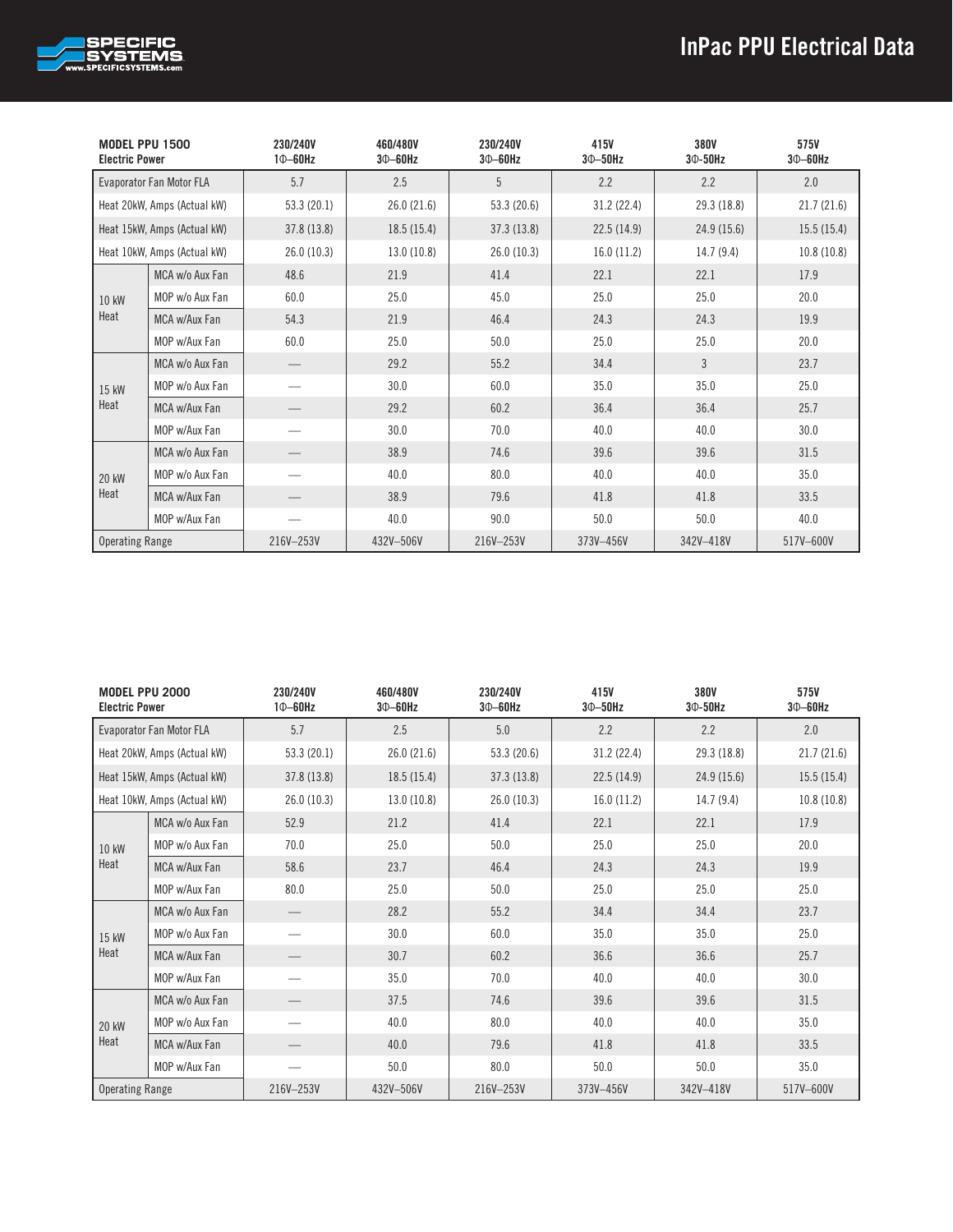

| <b>MODEL PPU 4000</b><br><b>Electric Power</b> |                             | 230/240V<br>$10-60$ Hz | 460/480V<br>$30 - 60$ Hz | 230/240V<br>$30 - 60$ Hz | 415V<br>$30 - 50$ Hz | 380V<br>$30-50$ Hz | 575V<br>$30 - 60$ Hz |
|------------------------------------------------|-----------------------------|------------------------|--------------------------|--------------------------|----------------------|--------------------|----------------------|
|                                                | Evaporator Fan Motor FLA    | 9.4                    | 4.8                      | 9.6                      | 4.2                  | 4.2                | 3.9                  |
|                                                | Heat 20kW, Amps (Actual kW) | 53.3(20.1)             | 26.0(21.6)               | 53.2 (21.2)              | 29.3 (19.4)          | 29.3 (19.4)        | 21.7(21.6)           |
|                                                | Heat 15kW, Amps (Actual kW) | 37.8 (13.8)            | 18.5(15.4)               | 37.6 (15.0)              | 25.0(16.5)           | 25.0(16.5)         | 15.5(15.4)           |
|                                                | Heat 10kW, Amps (Actual kW) | 26.0(10.3)             | 13.0(10.8)               | 26.6 (10.6)              | 14.8(9.7)            | 14.8(9.7)          | 10.8(10.8)           |
|                                                | MCA w/o Aux Fan             | 91.2                   | 31.2                     | 60.1                     | 36.0                 | 36.0               | 24.3                 |
| 10 kW                                          | MOP w/o Aux Fan             | 100.0                  | 40.0                     | 70.0                     | 45.0                 | 45.0               | 30.0                 |
| Heat                                           | MCA w/Aux Fan               | 100.6                  | 36.0                     | 69.7                     | 40.2                 | 40.2               | 28.5                 |
|                                                | MOP w/Aux Fan               | 125.0                  | 40.0                     | 80.0                     | 45.0                 | 45.0               | 35.0                 |
|                                                | MCA w/o Aux Fan             |                        | 31.2                     | 60.9                     | 36.9                 | 36.9               | 26.1                 |
| 15 kW                                          | MOP w/o Aux Fan             |                        | 40.0                     | 70.0                     | 45.0                 | 45.0               | 30.0                 |
| Heat                                           | MCA w/Aux Fan               |                        | 36.0                     | 70.5                     | 41.1                 | 41.1               | 30.0                 |
|                                                | MOP w/Aux Fan               |                        | 40.0                     | 80.0                     | 50.0                 | 50.0               | 35.0                 |
|                                                | MCA w/o Aux Fan             |                        | 40.4                     | 80.4                     | 42.1                 | 42.1               | 33.9                 |
| 20 kW                                          | MOP w/o Aux Fan             |                        | 45.0                     | 90.0                     | 45.0                 | 45.0               | 35.0                 |
| Heat                                           | MCA w/Aux Fan               |                        | 45.2                     | 90.0                     | 46.3                 | 46.3               | 37.8                 |
|                                                | MOP w/Aux Fan               |                        | 50.0                     | 100.0                    | 60.0                 | 60.0               | 40.0                 |
| <b>Operating Range</b>                         |                             | 216V-253V              | 432V-506V                | 216V-253V                | 373V-456V            | 342V-418V          | 517V-600V            |

| MODEL PPU 6000<br><b>Electric Power</b> |                             | 460/480V<br>$30 - 60$ Hz | 230/240V<br>$30 - 60$ Hz | 415V<br>$30 - 50$ Hz | 380V<br>$30-50$ Hz | <b>200V</b><br>$30 - 50$ Hz | 575V<br>$30 - 60$ Hz |
|-----------------------------------------|-----------------------------|--------------------------|--------------------------|----------------------|--------------------|-----------------------------|----------------------|
|                                         | Evaporator Fan Motor FLA    | 4.8                      | 9.6                      | 4.2                  | 4.2                | 8.4                         | 3.9                  |
|                                         | Heat 20kW, Amps (Actual kW) | 26.0(21.6)               | 53.2 (21.2)              | 27.2 (19.6)          | 29.4 (19.4)        | 47.6 (17.2)                 | 21.6(21.6)           |
|                                         | Heat 15kW, Amps (Actual kW) | 18.6(15.4)               | 37.6(15.0)               | 22.6(16.2)           | 25.0(16.5)         | 40.8(14.7)                  | 15.4(15.4)           |
|                                         | Heat 10kW, Amps (Actual kW) | 13.0(10.8)               | 26.6 (10.6)              | 16.0(11.5)           | 14.5(9.7)          | 23.8(8.6)                   | 10.8(10.8)           |
|                                         | MCA w/o Aux Fan             | 33.7                     | 65.1                     | 32.5                 | 32.5               | 62.7                        | 26.5                 |
| 10 kW                                   | MOP w/o Aux Fan             | 40.0                     | 80.0                     | 40.0                 | 40.0               | 80.0                        | 30.0                 |
| Heat                                    | MCA w/Aux Fan               | 38.5                     | 74.7                     | 36.7                 | 36.7               | 71.1                        | 30.4                 |
|                                         | MOP w/Aux Fan               | 50.0                     | 90.0                     | 40.0                 | 40.0               | 90.0                        | 35.0                 |
|                                         | MCA w/o Aux Fan             | 33.7                     | 65.1                     | 36.9                 | 36.9               | 65.4                        | 26.5                 |
| 15 kW                                   | MOP w/o Aux Fan             | 40.0                     | 80.0                     | 40.0                 | 40.0               | 80.0                        | 30.0                 |
| Heat                                    | MCA w/Aux Fan               | 38.5                     | 74.7                     | 41.1                 | 41.1               | 73.8                        | 30.4                 |
|                                         | MOP w/Aux Fan               | 50.0                     | 90.0                     | 50.0                 | 50.0               | 90.0                        | 35.0                 |
|                                         | MCA w/o Aux Fan             | 40.4                     | 80.4                     | 42.1                 | 42.1               | 74.4                        | 33.9                 |
| 20 kW                                   | MOP w/o Aux Fan             | 45.0                     | 90.0                     | 50.0                 | 50.0               | 80.0                        | 35.0                 |
| Heat                                    | MCA w/Aux Fan               | 45.2                     | 90.0                     | 46.3                 | 46.3               | 82.8                        | 37.8                 |
|                                         | MOP w/Aux Fan               | 50.0                     | 100.0                    | 50.0                 | 50.0               | 100.0                       | 40.0                 |
| <b>Operating Range</b>                  |                             | 216V-253V                | 432V-506V                | 216V-253V            | 373V-456V          | 342V-418V                   | 517V-600V            |